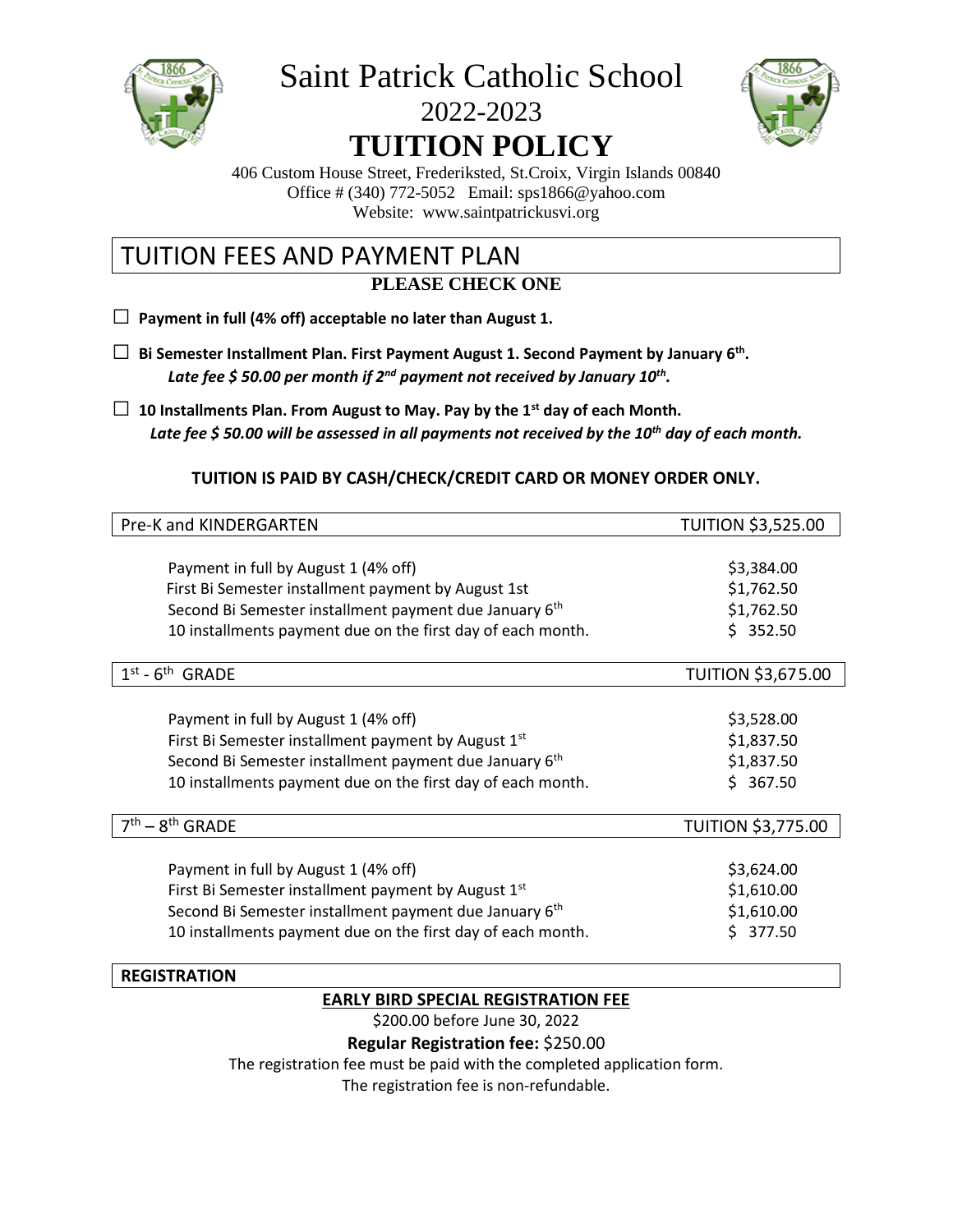| PRE-K/KINDERGARTEN                    | <b>TUITION</b> |
|---------------------------------------|----------------|
|                                       |                |
| 1 <sup>ST</sup> Child Tuition         | \$3,525.00     |
| 10 Installments Plan                  | \$352.50       |
|                                       |                |
| 2 <sup>nd</sup> Child Tuition         | \$3,325.00     |
| 10 Installments Plan                  | \$332.50       |
| 3rd and 4 <sup>th</sup> Child Tuition | \$1,762.50     |
| 10 Installments Plan                  | \$176.25       |
|                                       |                |
| 5 <sup>th</sup> Child Tuition         | \$881.25       |
| 10 Installments Plan                  | \$<br>88.12    |
|                                       |                |
| $1st - 6th$ GRADE                     | <b>TUITION</b> |
|                                       |                |
| 1 <sup>ST</sup> Child Tuition         | \$3,675.00     |
| 10 Installments Plan                  | \$367.50       |
|                                       |                |
| 2 <sup>nd</sup> Child Tuition         | \$3,475.00     |
| 10 Installments Plan                  | \$347.50       |
| 3rd and 4th Child Tuition             | \$1,837.50     |
| 10 Installments Plan                  | \$183.75       |
|                                       |                |
| 5 <sup>th</sup> Child Tuition         | \$918.75       |
| 10 Installments Plan                  | \$<br>91.87    |
|                                       |                |
| 7 <sup>TH</sup> AND 8 <sup>TH</sup>   | <b>TUITION</b> |
|                                       |                |
| 1 <sup>ST</sup> Child Tuition         | \$3,775.00     |
| 10 Installments Plan                  | \$377.50       |
| 2 <sup>nd</sup> Child Tuition         | \$3,575.00     |
| 10 Installments Plan                  | \$357.50       |
|                                       |                |
| 3rd and 4 <sup>th</sup> Child Tuition | \$1,887.50     |
| 10 Installments Plan                  | \$188.75       |
|                                       |                |
| 5 <sup>th</sup> Child Tuition         | 943.75<br>\$   |
| 10 Installments Plan                  | \$<br>94.37    |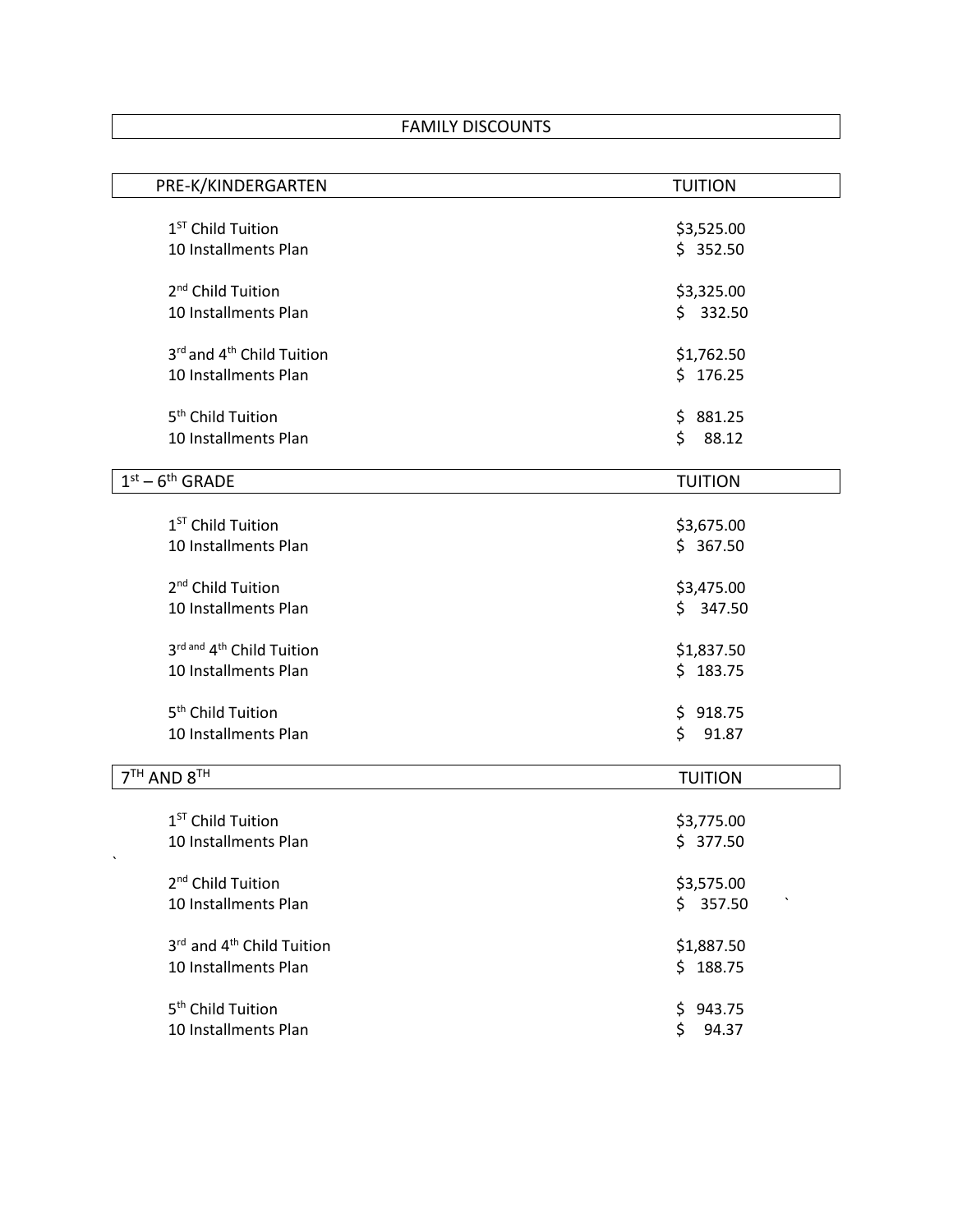

# Saint Patrick Catholic School 2022-2023 **APPLICATION FOR ADMISSION**



## **All new students are required to have a complete physical examination, including lab work.**

# **New student**

|                                                                                                                                  |                   |                                       | Admission to Grade: _______________ |              |  |
|----------------------------------------------------------------------------------------------------------------------------------|-------------------|---------------------------------------|-------------------------------------|--------------|--|
| Interested in After School Program? ______ Yes ______ No                                                                         |                   |                                       |                                     |              |  |
| <b>STUDENT INFORMATION</b>                                                                                                       |                   |                                       |                                     |              |  |
| Please type or print.                                                                                                            |                   |                                       |                                     |              |  |
| Last Name                                                                                                                        | <b>First Name</b> |                                       | Middle Name                         |              |  |
|                                                                                                                                  |                   |                                       |                                     |              |  |
|                                                                                                                                  |                   |                                       |                                     |              |  |
|                                                                                                                                  |                   |                                       |                                     |              |  |
|                                                                                                                                  |                   |                                       |                                     |              |  |
|                                                                                                                                  | City              |                                       | State                               | Zip Code     |  |
| Ethnic background (circle one) Asian Native Hawaiian Black/African American                                                      |                   | Hispanic White                        |                                     | Multi-Racial |  |
| Is student related to a current or former student of Saint Patrick School? _____Yes _____No                                      |                   |                                       |                                     |              |  |
|                                                                                                                                  |                   |                                       |                                     |              |  |
| If the student received any of the sacraments above, kindly submit a copy of the certificate of<br>Baptism/First Holy Communion. |                   | <b>Example 1 First Holy Communion</b> |                                     |              |  |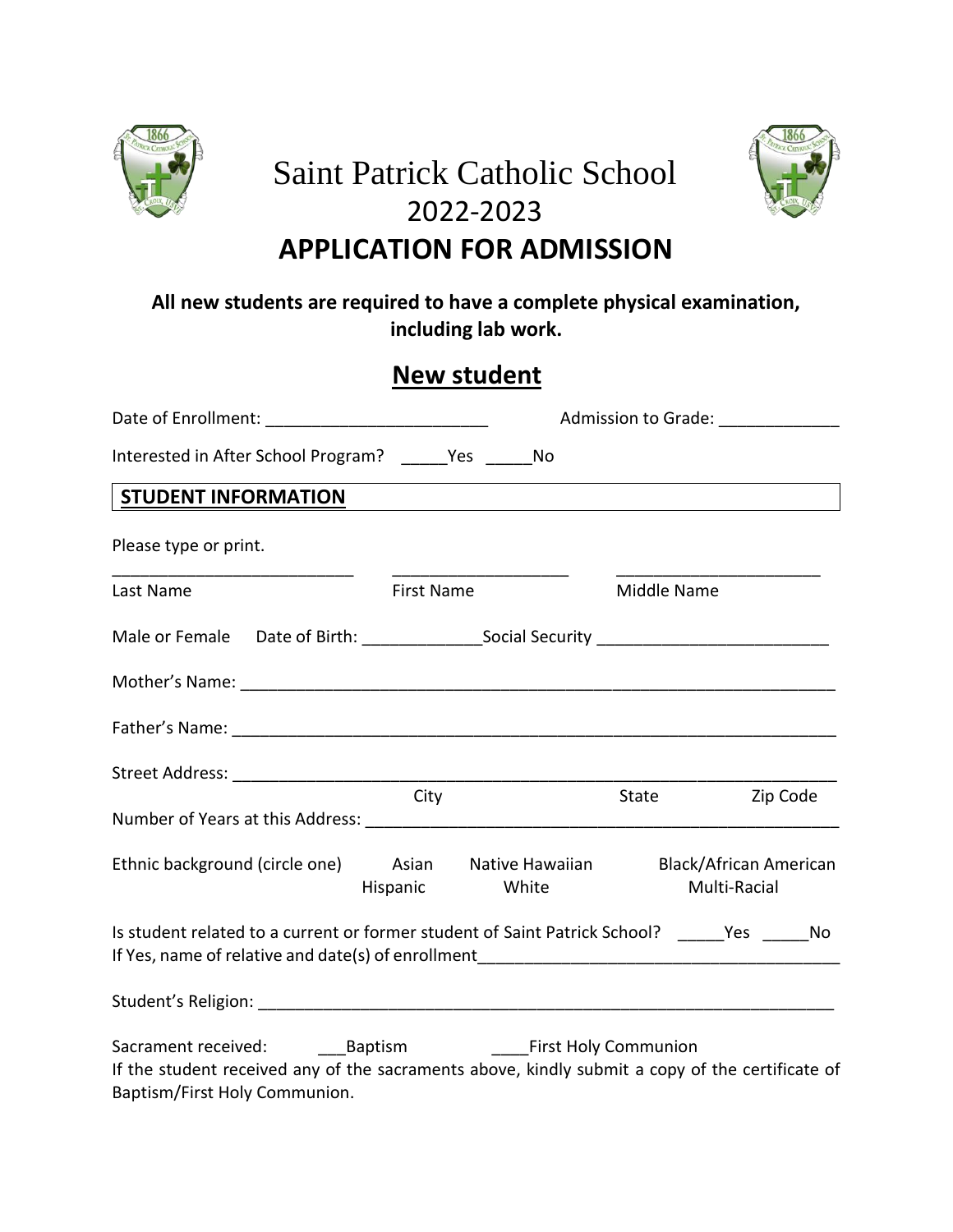### **SCHOOL INFORMATION**

Student's previous school name City State Dates/grades attended Has student ever been suspended or asked to leave any school? If Yes, explain

Are you aware of any special considerations required by your child which may impact his/her ability to participate in all aspects of the programs offered by Saint Patrick Catholic School? If so, specify any academic, behavioral, physical, or social considerations, ex., section 504, Dyslexia, ADHD, Special Education Services, Speech, and any other considerations:

\_\_\_\_\_\_\_\_\_\_\_\_\_\_\_\_\_\_\_\_\_\_\_\_\_\_\_\_\_\_\_\_\_\_\_\_\_\_\_\_\_\_\_\_\_\_\_\_\_\_\_\_\_\_\_\_\_\_\_\_\_\_\_\_\_\_\_\_\_\_\_\_\_\_\_\_\_

\_\_\_\_\_\_\_\_\_\_\_\_\_\_\_\_\_\_\_\_\_\_\_\_\_\_\_\_\_\_\_\_\_\_\_\_\_\_\_\_\_\_\_\_\_\_\_\_\_\_\_\_\_\_\_\_\_\_\_\_\_\_\_\_\_\_\_\_\_\_\_\_\_\_\_\_\_

In the past three years, how many times has your child been sent to the principal's office for disciplinary referrals? If more than two times, explain below:

\_\_\_\_\_\_\_\_\_\_\_\_\_\_\_\_\_\_\_\_\_\_\_\_\_\_\_\_\_\_\_\_\_\_\_\_\_\_\_\_\_\_\_\_\_\_\_\_\_\_\_\_\_\_\_\_\_\_\_\_\_\_\_\_\_\_\_\_\_\_\_\_\_\_\_\_\_

\_\_\_\_\_\_\_\_\_\_\_\_\_\_\_\_\_\_\_\_\_\_\_\_\_\_\_\_\_\_\_\_\_\_\_\_\_\_\_\_\_\_\_\_\_\_\_\_\_\_\_\_\_\_\_\_\_\_\_\_\_\_\_\_\_\_\_\_\_\_\_\_\_\_\_\_\_

**FAMILY STATUS**

Our Family is registered in Saint Patrick Catholic Church.

\_\_\_\_\_\_\_\_\_\_Our Family is not registered in Saint Patrick Catholic Church.

Parent's marital status: \_\_\_\_Married Student living with \_\_\_\_Mother & Father Separated **Exercise Separated Exercise Separated Mother** Divorced **Example 20** Father \_\_\_\_Guardian\* \_\_\_\_Relatives\* \_\_\_\_Other\*

 $\bullet$  Please specify:

\*If the student's parents are divorced or legally separated, a certified copy of the court order or decree must be on file in the school office.

\*\* A notarized Power of Attorney is required from the legal parents.

Mailings should be sent to: <br>
Parents Mother Father Guardian

Email address to mail school newsletter: \_\_\_\_\_\_\_\_\_\_\_\_\_\_\_\_\_\_\_\_\_\_\_\_\_\_\_\_\_\_\_\_\_\_\_\_\_\_\_\_\_\_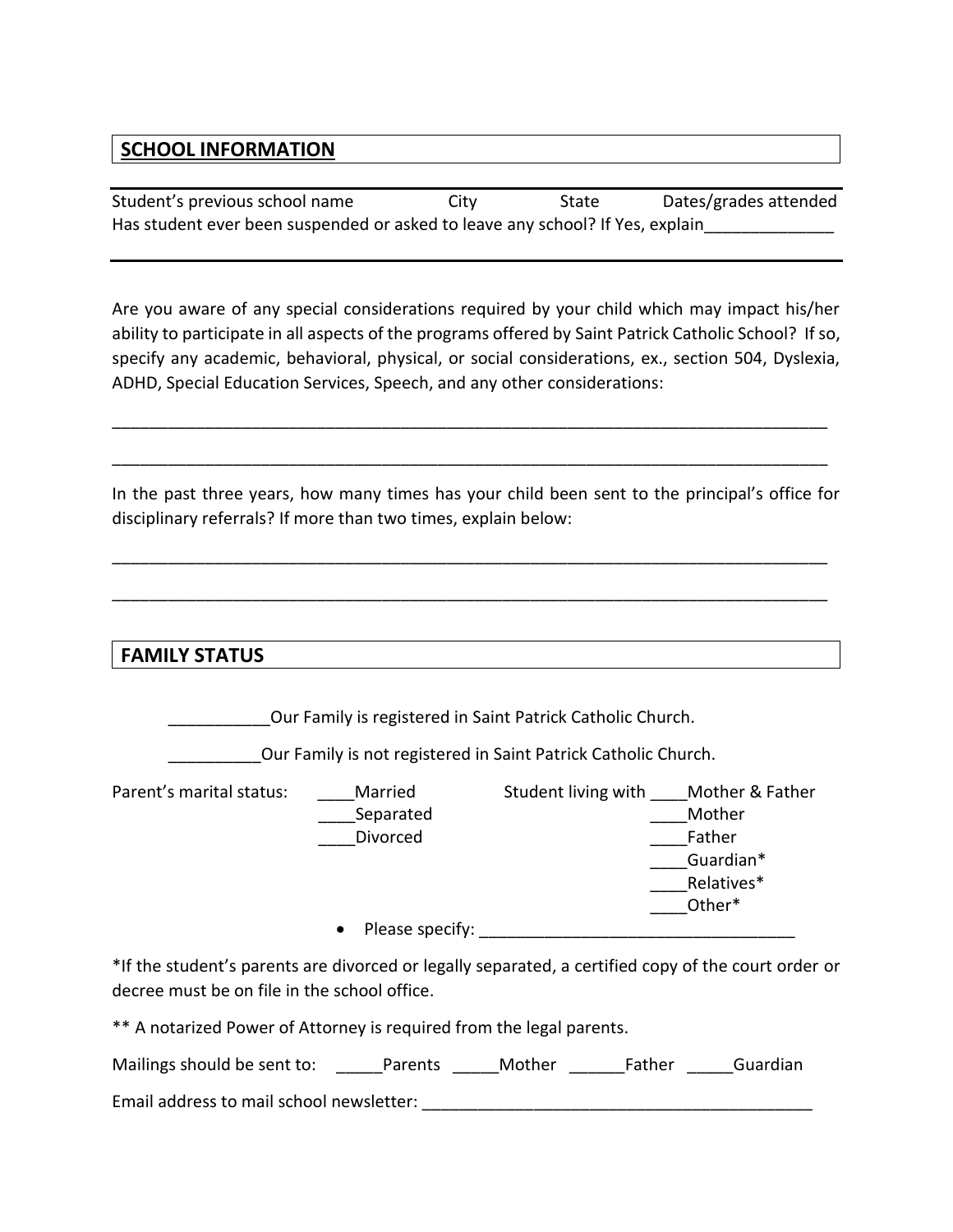## FATHER/GUARDIAN

# MOTHER/GUARDIAN

| Please complete the following information to update our emergency file in the office.                                                                                                                                                                                                                                                                                                                                                                        |
|--------------------------------------------------------------------------------------------------------------------------------------------------------------------------------------------------------------------------------------------------------------------------------------------------------------------------------------------------------------------------------------------------------------------------------------------------------------|
| $\mathcal{L} = \mathcal{L} = \mathcal{L} = \mathcal{L} = \mathcal{L} = \mathcal{L} = \mathcal{L} = \mathcal{L} = \mathcal{L} = \mathcal{L} = \mathcal{L} = \mathcal{L} = \mathcal{L} = \mathcal{L} = \mathcal{L} = \mathcal{L} = \mathcal{L} = \mathcal{L} = \mathcal{L} = \mathcal{L} = \mathcal{L} = \mathcal{L} = \mathcal{L} = \mathcal{L} = \mathcal{L} = \mathcal{L} = \mathcal{L} = \mathcal{L} = \mathcal{L} = \mathcal{L} = \mathcal{L} = \mathcal$ |

In case of an emergency and the school is unable to contact you, please provide a name and telephone number below:

| Name:                |  |
|----------------------|--|
| <b>Phone Number:</b> |  |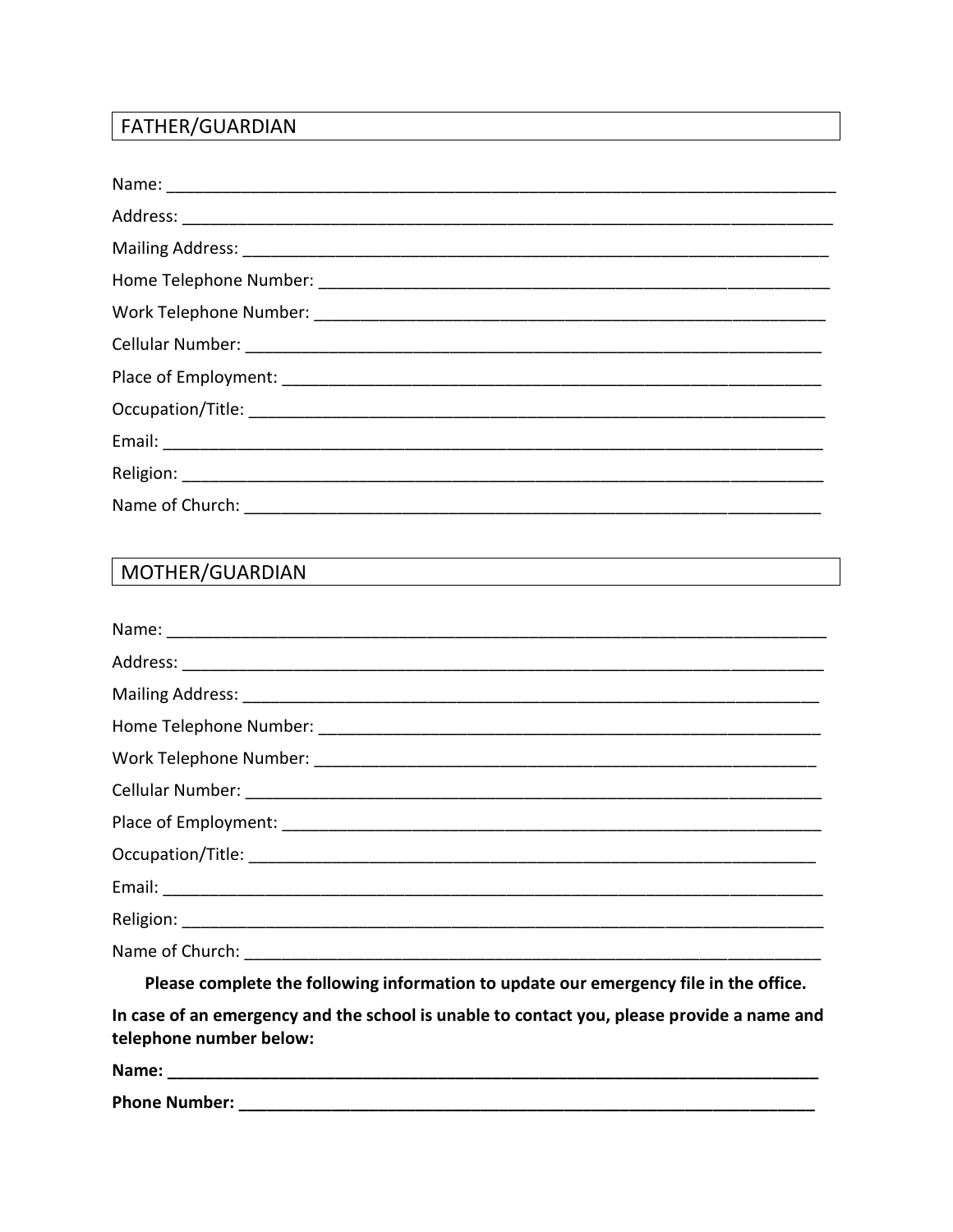

# Saint Patrick Catholic School

# **Publicity Release**

Throughout the school year, the school will conduct activities that may be publicized through local or national media. These activities may also include interview sessions with news reporters, photographs of individual students or groups of students for newspaper or various school system publications including newsletters, calendars, and brochures, and videotaping for local as well as national television news programs, cable programming, and school system promotional displays.

Please check one of the two statements below, sign, and return this document to Saint Patrick Catholic School.

Student's Name: etc. and the student's Name:  $\qquad \qquad$  Grade:  $\qquad \qquad$ 

\_\_\_\_\_ **I do grant permission** for my child's voice and photographic likeness to be used by Saint Patrick's Catholic School personnel as well as by reporters, journalists, or photographers employed by local or national media.

\_\_\_\_\_ **I do not grant permission** for my child's voice and photo photographic likeness to be used by Saint Patrick's Catholic School personnel as well as by reports, journalists, or photographers employed by local or national media.

Parent/Guardian Signature

\_\_\_\_\_\_\_\_\_\_\_\_\_\_\_\_\_\_\_\_\_\_\_\_\_\_\_\_\_\_\_\_\_\_\_\_\_\_\_\_ Date: \_\_\_\_\_\_\_\_\_\_\_\_\_\_\_\_\_\_\_\_\_\_\_\_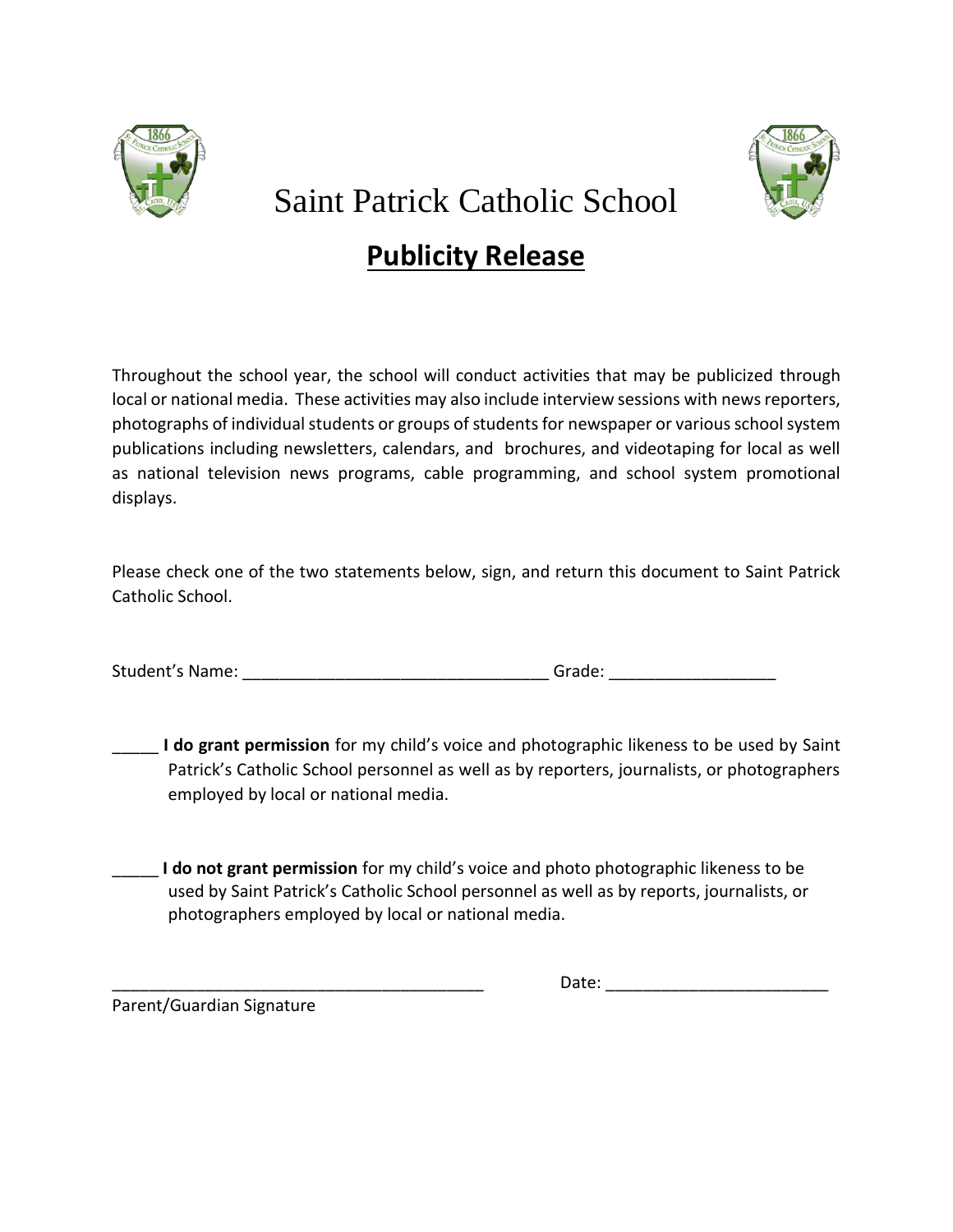### ENROLLMENT CONTRACT

| This agreement is made this                                 | day of | between Saint Patrick                                                                     |
|-------------------------------------------------------------|--------|-------------------------------------------------------------------------------------------|
| Catholic School and                                         |        | and                                                                                       |
|                                                             |        | (hereinafter referred to as the parent/guardian). Parents/                                |
| Guardians would like to enroll                              |        | (name of child)                                                                           |
|                                                             |        | Whose date of birth is / / / for the 2022-2023 school year. Saint Patrick Catholic School |
| agrees to accept your child under the following conditions. |        |                                                                                           |

- 1. The parents/guardians understand and agree to the enrollment contract for the 2022- 2023 school year. The parents/guardians agree to accept the rules and regulations established by the school. The parents/guardians further agree that failure to comply with rules and regulations may result in the dismissal of their child from Saint Patrick Catholic School.
- 2. The parents/guardians understand that this is a Catholic School and all children, regardless of religious affiliation, will be required to take Religion classes, attend prayer services, and Eucharist celebrations. The parents/ guardians further agree to students attending two Sunday Mass services in January 2023 for Catholic Schools Week and in March 2023 for Saint Patrick's Day celebration.
- 3. The parents/guardians promise to collaborate at all times with the administration and teachers about educational and social issues relevant to their child.
- 4. The parents/guardians agree to pay by check or money order.
	- a. A non-refundable registration fee.
	- b. Tuition/fees for the school year as outlined in the tuition/fees schedule.
	- c. For damages of any textbooks or property of the school.
	- d. Graduation fee for Kindergarten and Eighth grade.
	- e. Testing fee for new enrollees.
	- f. Eighth grade Walk-A-Thon fee.
- 5. The parents/guardians agree and understand that if the child's financial account is not up-to-date, the school will not release any grades, or transcripts.
- 6. The parents/guardians are automatically a member of the Home School Association and expected to attend meetings and participate on sub-committees.
- 7. The parents/guardians agree to sign and adhere to the rules/regulations outlines in the Parent/Student Handbook for the 2022-2023 school year.
- 8. The parents/guardians agree to participate in the fundraising activities sponsored by the school and/or Home School Association. You are required to sell 4 books for the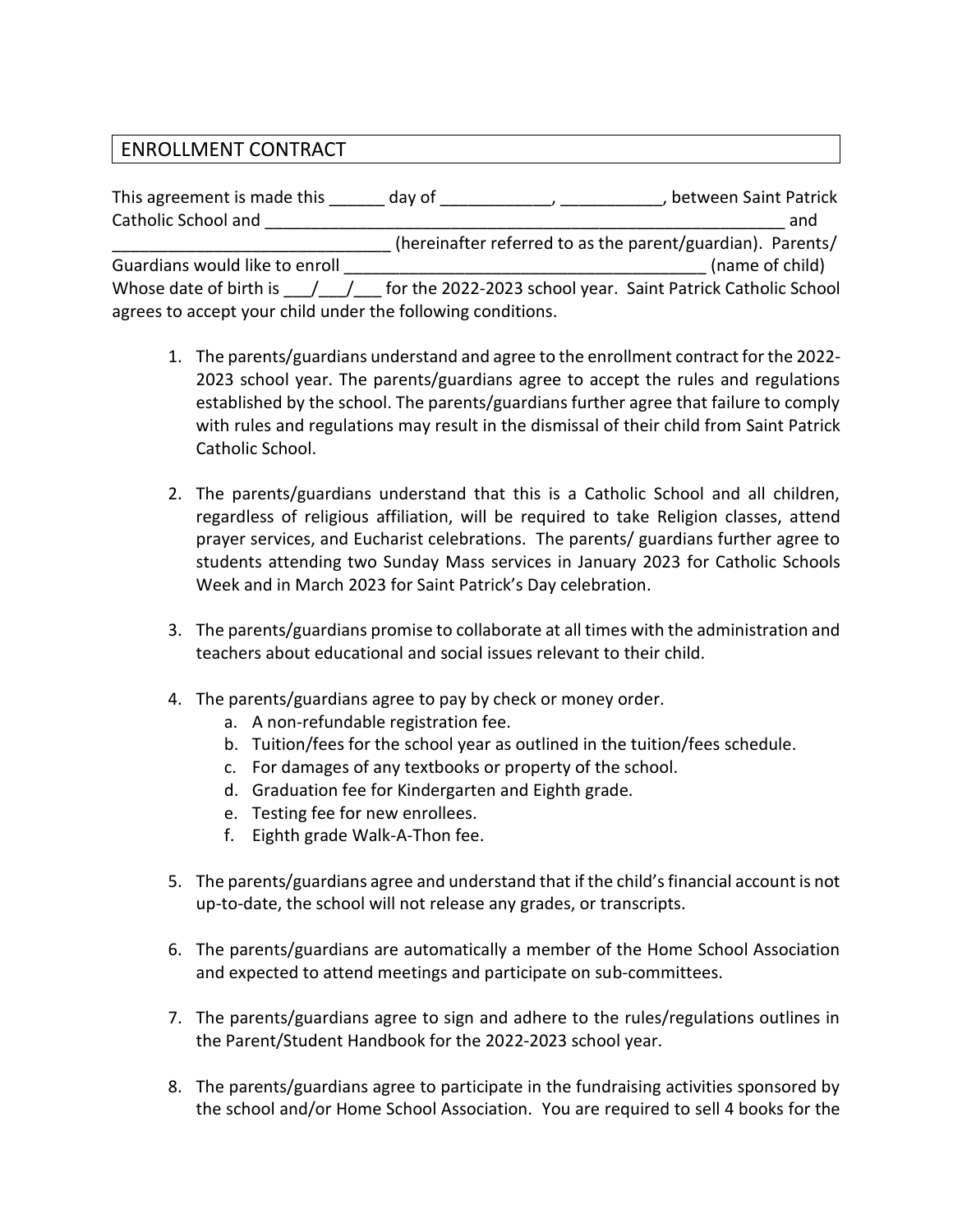Christmas Raffle. If for any reason you cannot sell the Raffle books, you are still required to make a contribution of \$100.00. Parents should turn in this payment before December 16, 2022.

- 9. The child, parents/guardians agree to abide by the rules and regulations of Saint Patrick Catholic School.
- 10. New students in  $6<sup>th</sup>$ ,  $7<sup>th</sup>$ , and  $8<sup>th</sup>$  grade will be placed on a status for the 2022-2023 school year.

 I give permission to my child's photo to be used in school promotions of school and school related activities.

 I further agree not to hold the Diocese of Saint Thomas, Saint Patrick Church, Saint Patrick Catholic School, nor any of their agents and/or employees liable for accidental injury which may occur.

\_\_\_\_\_\_\_\_\_\_\_\_\_\_\_\_\_\_\_\_\_\_\_\_\_\_\_\_\_\_\_\_\_\_\_\_\_\_\_\_\_\_\_\_\_\_\_\_\_\_\_\_\_\_\_\_\_\_\_\_\_\_\_\_\_\_\_\_\_\_\_\_\_\_\_\_

\_\_\_\_\_\_\_\_\_\_\_\_\_\_\_\_\_\_\_\_\_\_\_\_\_\_\_\_\_\_\_\_\_\_\_\_\_\_\_\_\_\_\_\_\_\_\_\_\_\_\_\_\_\_\_\_\_\_\_\_\_\_\_\_\_\_\_\_\_\_\_\_\_\_\_\_

We hereby agree and sign:

Parent/Guardian Signature Date Date Date

Parent/Guardian Signature Date Date

Child's Signature Date Date of the Date of the Date Date of the Date Date of the Date of the Date of the Date o

\_\_\_\_\_\_\_\_\_\_\_\_\_\_\_\_\_\_\_\_\_\_\_\_\_\_\_\_\_\_\_\_\_\_\_\_\_\_\_\_\_\_\_\_\_\_\_\_\_\_\_\_\_\_\_\_\_\_\_\_\_\_\_\_\_\_\_\_\_\_\_\_\_\_\_\_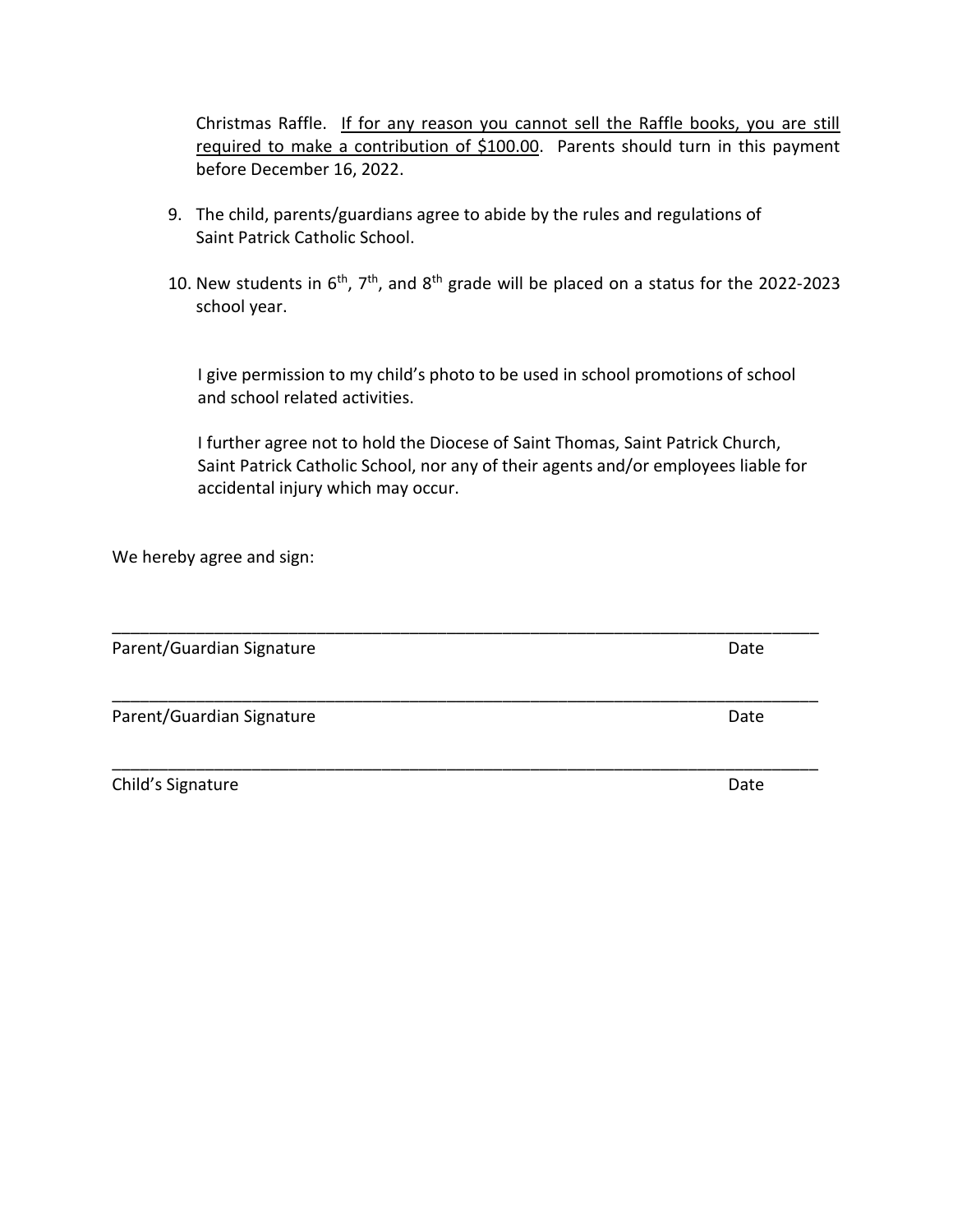### **PAYMENT PLANS**

### **Payment in full (Not acceptable after August 1st)**

This plan offers a 4% discount on your full payment. Payment must be made by August 1<sup>st</sup>.

### **Bi Semester Installment Plan (Not acceptable after August 10th)**

This plan enables you to divide your payment into 2 installments. The first payment is due on August  $1<sup>st</sup>$ . The Second payment is due on, or before, January  $6<sup>th</sup>$ . There is \$50.00 late fee assessed to payments not received by January 10<sup>th</sup>.

### **10 Installments Plan**

This plan runs from August through May, with the first of 10 payments due on August  $1<sup>st</sup>$ .

**Please Note**: If you wish to take full advantage of this, you are urged to enroll your child/ren before August. Enrollment after August, will result in larger installment payments.

Payments are due on the 1<sup>st</sup> day of the month. There is \$50.00 late fee assessed to payments made after the  $10<sup>th</sup>$  of the month.

### **DOCUMENTS NEEDED FOR REGISTRATION**

Parents will need to bring the following documents to register a new student:

- Child's original Birth Certificate or legal citizenship documents
- Copy of current updated Immunization Records
- Child's Social Security Card
- Legal Guardianship documents (if applicable)
- All school records
- A copy of sacrament of Baptism/First Holy Communion (Only Catholics)
- $\bullet$  \$50 testing fee